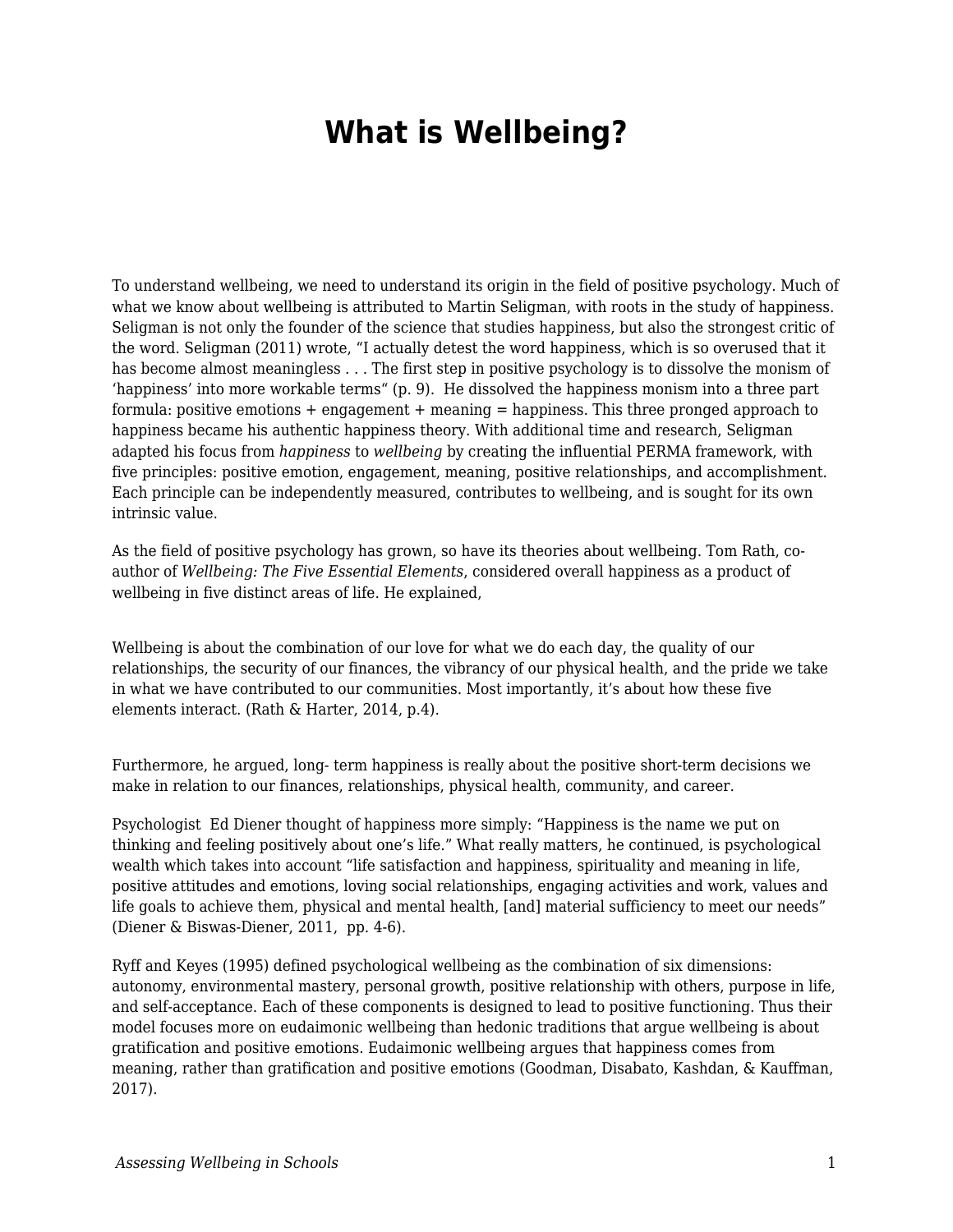Another train of thought, beginning with Greenspoon and Saklofske (2001), views wellbeing as contingent on two factors: psychopathology (PTH) and subjective wellbeing (SWB). Rather than factors at opposing ends of the same spectrum, these are an integrated system building on the idea that wellbeing is not simply the absence of mental illness and struggle. More current research continues to support this model of wellbeing and differentiate among the four distinct groups that emerge on a dual factor system, "positive mental health (high SWB, low PTH), vulnerable (low SWB, low PTH), symptomatic but content (high SWB, high PTH) and troubled (low SWB, high PTH)" (Lyons, Huebner, Hills & Shinkareva, 2012, p.183). For more information on this model of dual factors or dual continua of wellbeing, see our ["Wellbeing on Dual Continua"](https://docs.google.com/document/d/15asLn6_O3QEp2Q8DXsoGianio6gjnTzjfVuZ8et1ijo/edit#heading=h.74hv23ri5ld2) section.

With countless researchers and authors thinking about wellbeing in such varied ways, you may have difficulty grasping what wellbeing means to your school. The references below can help you understand additional models of wellbeing to consider in making your decisions. The variety of assessments and associated definitions of wellbeing allows you to measure the facets of wellbeing that are most important to your school community. We hope these resources serve as a foundation for more customized definitions and measures of wellbeing which ultimately result in flourishing for students, teachers, parents, and school communities now and into the future.

## **Section Summary**

- Several different models and theories have been proposed for wellbeing.
- Martin Seligman's PERMA framework argues that wellbeing is a combination of positive emotion, engagement, meaning, relationships, and accomplishment.
- Some researchers consider wellbeing from a domain-based perspective: as the result of flourishing across different domains of life: social, emotional, occupational, spiritual, physical, etc.
- The variety of definitions for wellbeing allows you to decide which framework and facets are most important to your context.

## **Suggestions for Further Research**

Child and Family Services Reviews. (n.d.). ACYF framework for social and emotional well-being. [https://edtechbooks.org/-mVd](https://training.cfsrportal.acf.hhs.gov/section-4-trauma-child-welfare-system/2453)

Diener, E., & Biswas-Diener, R. (2011). *Happiness: Unlocking the mysteries of psychological wealth.* Blackwell.

 Goodman, F. R., Disabato, D. J., Kashdan, T. B., & Kauffman, B. S. (2017). Measuring well-being: A comparison of subjective well-being and PERMA. *The Journal of Positive Psychology*, *13* (4), n.p. https://doi.org/ [10.1080/17439760.2017.1388434](https://edtechbooks.org/wellbeing/about:blank)

Greenspoon, P. J., & Saklofske, D. H. (2001). [Toward an Integration of Subjective Well-being and](https://link.springer.com/article/10.1023/A:1007219227883) [Psychopathology](https://link.springer.com/article/10.1023/A:1007219227883). *Social Indicators Research*, *54*(1), 81–108. [https://edtechbooks.org/-PGj](https://edtechbooks.org/wellbeing/about:blank)

IPPA. (n.d.). *Home*. <https://www.ippanetwork.org/>

Lyons, M. D., Huebner, E. S., Hills, K. J., & Shinkareva, S. V. (2012). The dual-factor model of mental health*. Canadian Journal of School Psychology*, *27*(2), 183–196. [https://doi.org/](https://edtechbooks.org/wellbeing/about:blank)